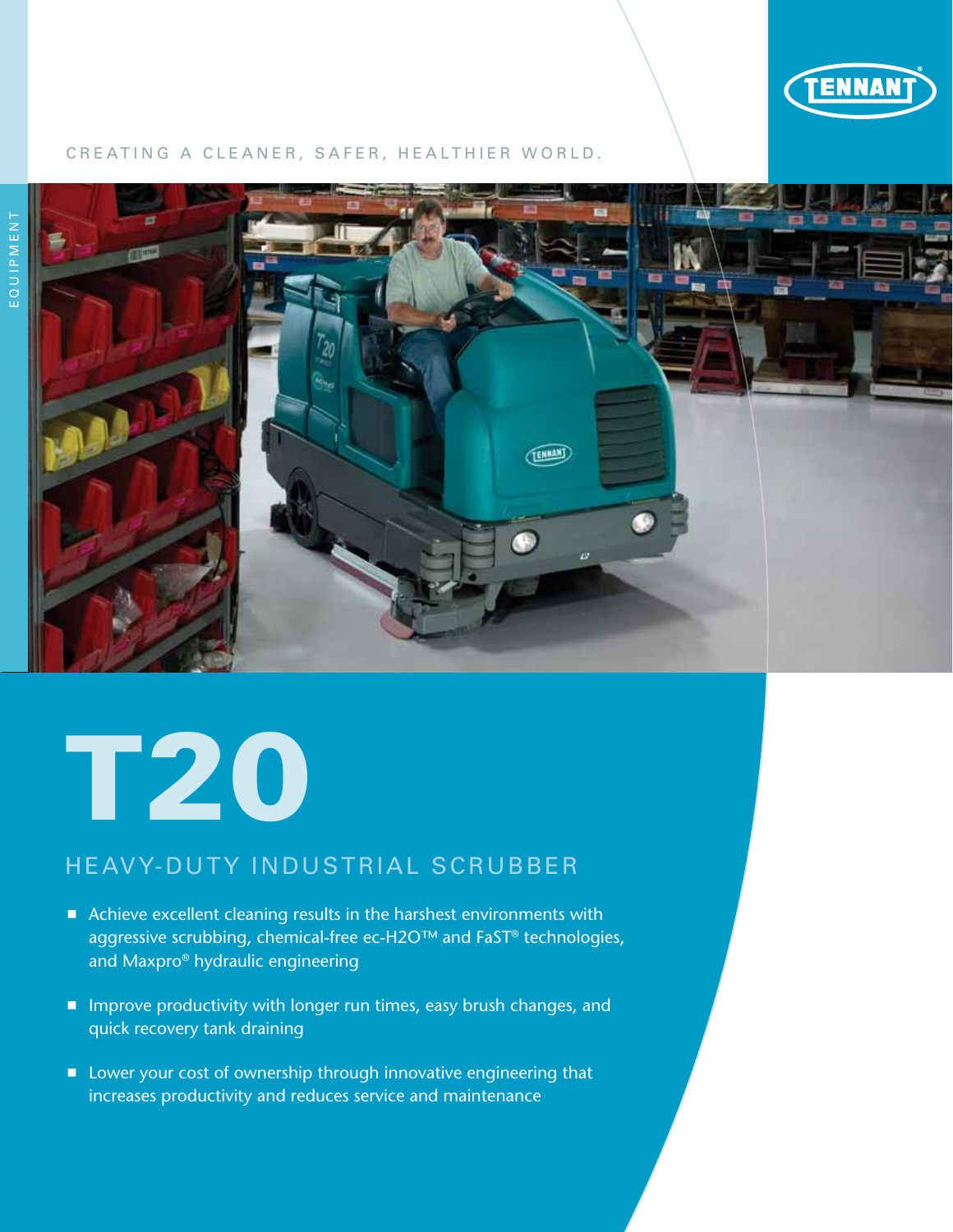## Excellent cleaning results at a LOWER COST OF OWNERSHIP



From a heritage of exceptional engineering comes the new T20: an industrial scrubber that will streamline your cleaning operation and reduce cleaning costs without compromising safety or performance.

#### Dramatically lower your cost of ownership

Tennant engineering innovations in hydraulic technology, tank clean-out, and engine access reduce maintenance costs and unproductive downtime.

#### Increase your environmental safety

Set a new standard of safety while minimizing the risk of damage to your machine and facility with an ergonomically designed operator compartment, heavy-duty frame with Grip-N-Go<sup>™</sup> rollers, and ec-H2O™ and FaST® technologies for drier, safer floors.

#### Improve your productivity

Longer run times, easy brush changes, and quick recovery tank draining make the T20 a machine you can depend on every day of the week.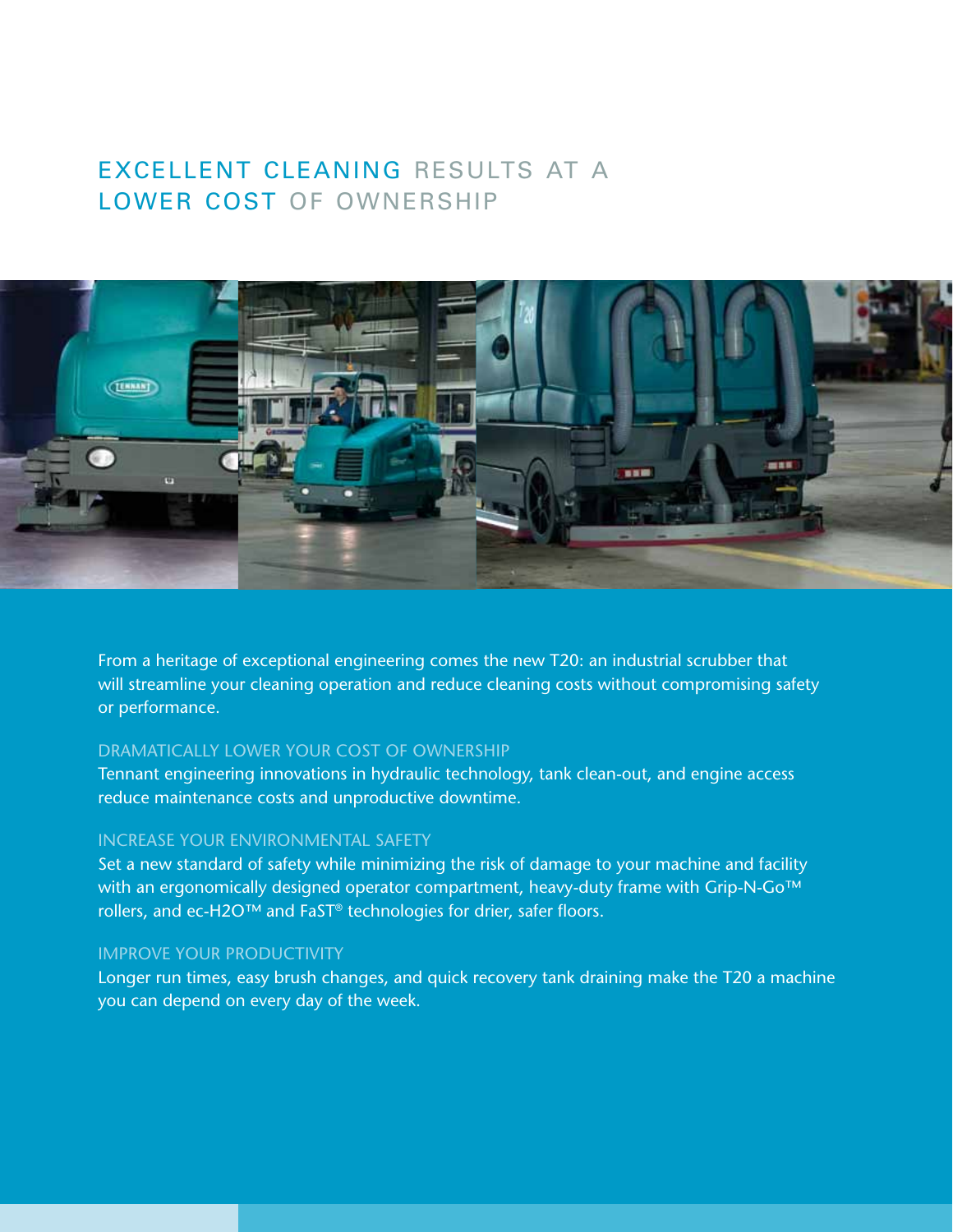# Tennant technologieS SUSTAINABLE SOLUTIONs



#### INCREASED SAFETY

- **FaST<sup>®</sup> Foam Scrubbing Technology** NFSI-certified to increase floor traction
- ErgoSpace<sup>™</sup> operator compartment improves visibility
- Grip-N-Go<sup>™</sup> corner rollers facility and machine protection
- Triple-sealed electrical connectors UL-certified system protection

#### REDUCED COSTS

- ec-H2O<sup>™</sup> technology no chemicals, uses 70% less water
- **n On-board diagnostics quick, easy maintenance**
- SmartRelease<sup>™</sup> squeegee reduced replacement time
- **No tool brush change** operators can spend more time cleaning

#### MAXIMUM PRODUCTIVITY

- **ES<sup>®</sup> Extended Scrubbing with detergent metering** clean 3 times longer on a single tank
- **EasyOpen<sup>™</sup> service access** minimum maintenance, maximum uptime
- **Touch-N-Go<sup>™</sup> operation** reduced training, increased productivity
- **Hygenic<sup>®</sup> tanks** minimum downtime with easy access for cleaning
- Variable Drain Valve<sup>™</sup> no fuss, no mess

## EXCLUSIVE TECHNOLOGIES (optional cleaning innovations)

**All technologies increase scrub time up to three times using a single tank of water.**



**ec-H2O™ technology** electrically converts water into an innovative cleaning solution that cleans effectively, saves money, improves safety, and reduces environmental impact compared to daily cleaning floor chemicals.

**FaST® Foam Scrubbing Technology** uses up to 70% less water and 90% less chemicals to improve floor traction as certified by NFSI, helping reduce the risk of slip and fall accidents.



**ES® Extended Scrubbing** productivity enhancement system recycles cleaning chemicals to increase uptime and improve productivity by scrubbing floors using 66% less chemicals than traditional cleaning methods.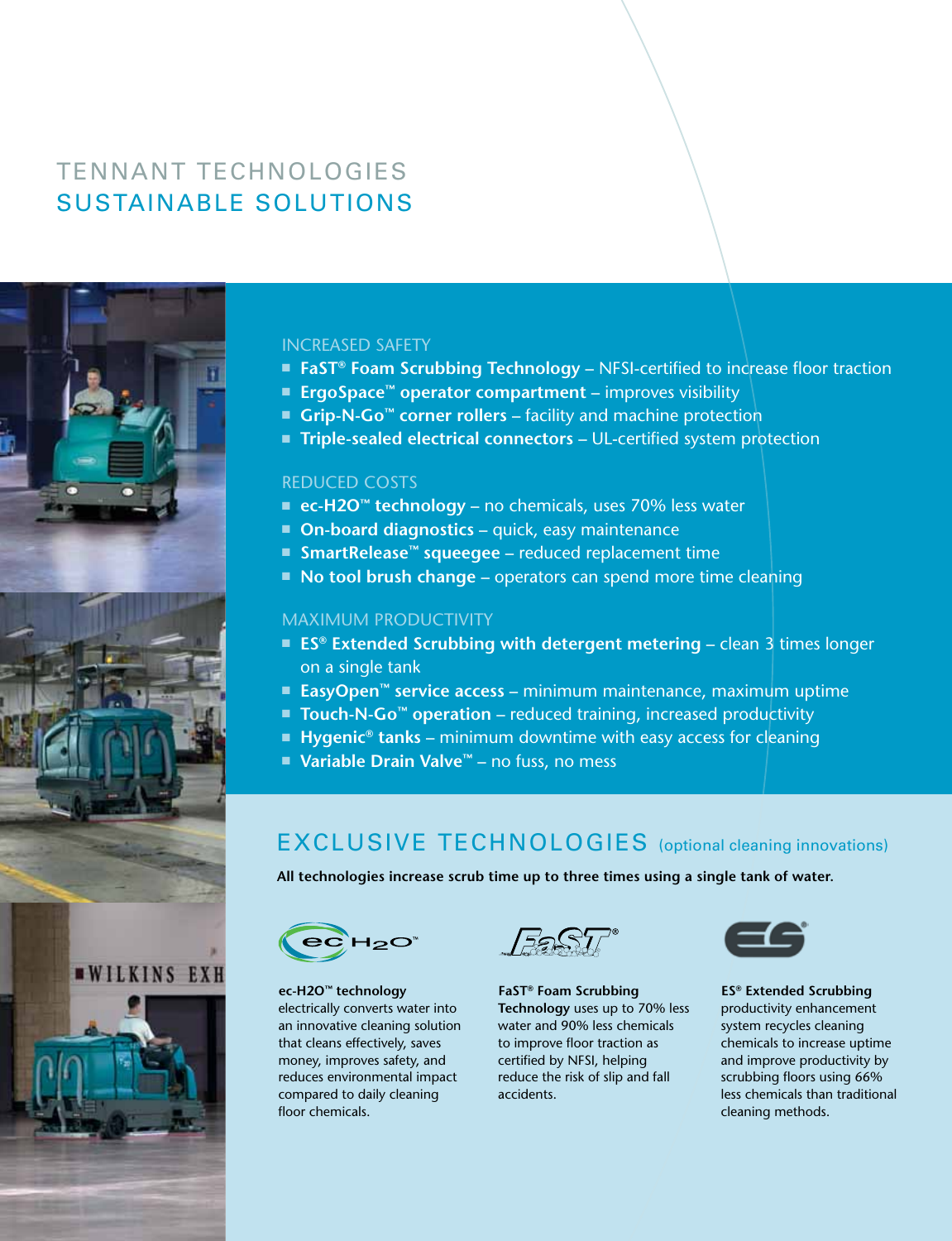## Inside the





A Reduce training time with the<br>Touch-N-Go™ control panel featuring 1-step™ scrubbing.

 $\mathbf{B}$  Maximize productivity with cylindrical brushes and EZ-Remove™ debris tray.

C Maximize water pick-up and reduce maintenance time with the Dura-Track™ squeegee with SmartRelease™.

- Count on durable, steel frame and Grip-N-Go™ corner rollers to withstand the toughest environments.
- **E** Quickly and easily clean solution and recovery tanks with easy-access Hygenic® tanks.

**F** Reduce environmental impact with ec-H2O™ or FaST® technologies.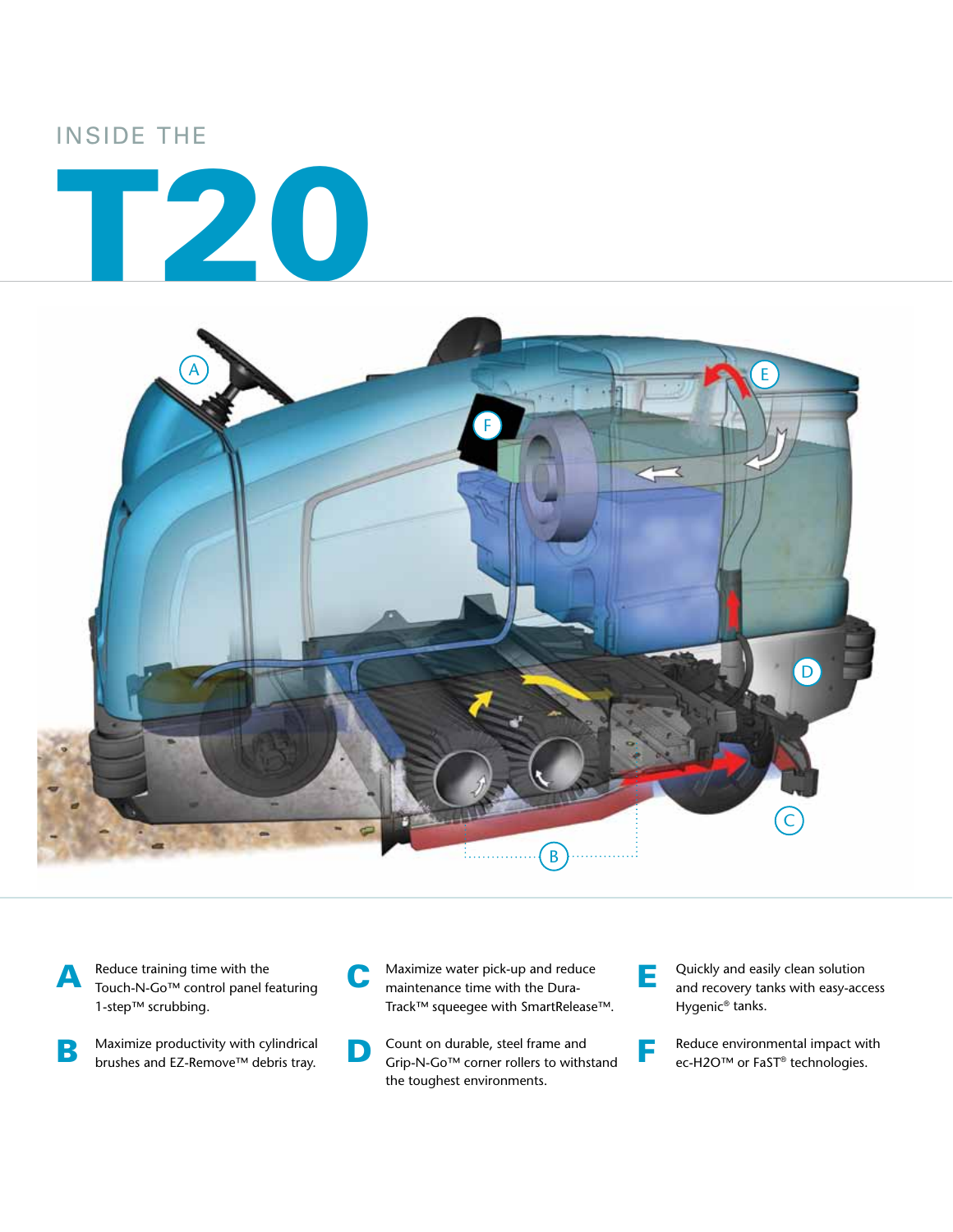# COST-EFFICIENT AND productivE

- **EasyOpen™** service access takes you quickly, easily into the heart of the T20, reducing service time and maintenance costs.
- **EZ-Remove™** debris tray glides in and out on wheels, improving productivity by relieving operators of strain during transport and dumping.
- **Achieve outstanding cleaning results** in the harshest industrial environments with dual cylindrical brushes or three gimblemounted disk brushes for aggressive cleaning.



### OPTIMIZE cleaning PERFORMANCE WITH Tennant*True* ® parts and service

Maximize the uptime and life of your Tennant equipment with Tennant*True* parts and service. Benefit from the unmatched knowledge of our team of over 400 factory trained and certified Tennant Service reps. Improve productivity with quality parts and supplies that are designed to enhance equipment results. Depend on Tennant*True* parts and service to help you maximize the effectiveness of cleaning operations.





**Widen the cleaning path from 40 in / 1020 mm up to 54 in / 1370 mm.** Improve edgecleaning and maximize productivity with an optional side brush.

**Improve cleaning results.** Spot clean hard-to-reach areas with the 15 ft / 5 m spray hose.

**Protect your T20 – and your facility.** Shield squeegee from backing into structures or hooking onto obstacles with rear and side steel guards.